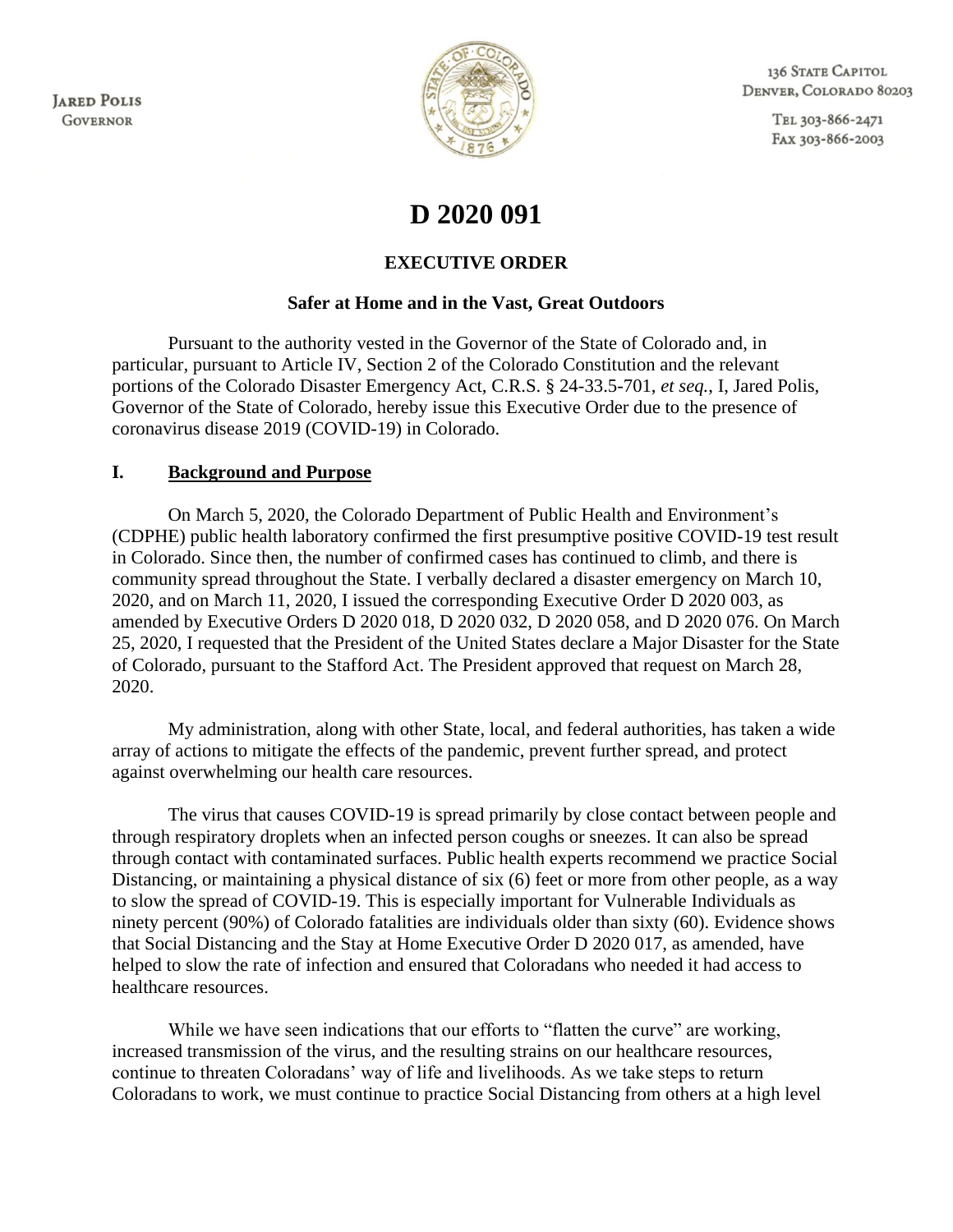and implement other measures, such as limiting our social interactions, extra precautions for Vulnerable Individuals, and wearing non-medical masks while in public to facilitate reopening the economy while we protect public health. As we move forward, the State continues to monitor the spread of COVID-19, increase our testing and tracing capabilities, and consider additional precautions as we learn more about the novel coronavirus and its effects on human health.

Colorado has millions of acres of accessible federal land, municipal parks, State parks, State and county open space, and other accessible areas that allow for stronger Social Distancing in our great outdoor areas. Coloradans should Stay at Home or in the great outdoors away from others as much as possible and continue to limit social interactions, remain at least six (6) feet from others not in their household, and wear non-medical facial coverings in public.

This Executive Order implements a number of measures that will allow many Coloradans to return to work and recreation in the great outdoors while we maintain a sustainable level of Social Distancing. Any business or activity not addressed in this Executive Order or any accompanying Public Health Order (PHO) may operate in accordance with general guidance from CDPHE concerning group limitations, Social Distancing Requirements, and sanitation and cleaning protocols.

#### **II. Directives**

- A. All Vulnerable Individuals should Stay at Home or in the vast, great outdoors away from others as much as possible, and continue to limit their social interactions, remain at least six (6) feet from others not in their household, and wear facial coverings in public. Vulnerable Individuals cannot be compelled to perform in-person work for any business or government function, including a Critical Business or Critical Government Function.
- B. For purposes of this Executive Order, Vulnerable Individuals means:
	- 1. Individuals who are sixty-five (65) years and older;
	- 2. Individuals with chronic lung disease or moderate to severe asthma;
	- 3. Individuals who have serious heart conditions;
	- 4. Individuals who are immunocompromised;
	- 5. Pregnant women; and
	- 6. Individuals determined to be high risk by a licensed healthcare provider.
- C. I direct the Executive Director of the Colorado Department of Higher Education (CDHE) to continue to work with CDPHE to identify those programs and courses at postsecondary institutions that cannot be taught remotely and require limited inperson instruction.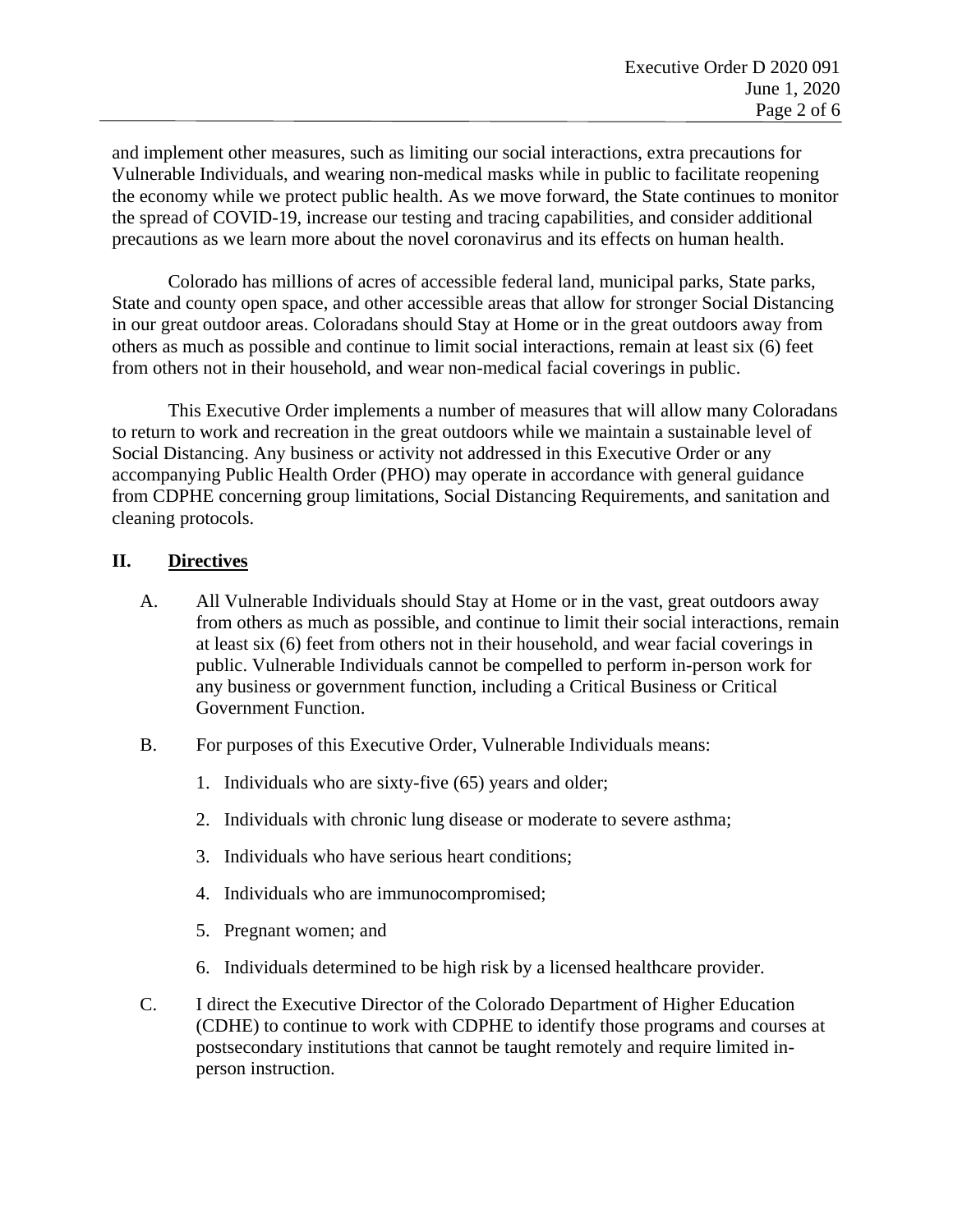- D. I direct the Colorado Civil Rights Division within the Department of Regulatory Agencies and CDPHE to provide continued guidance to prevent discrimination in the workplace related to COVID-19. Employers must provide reasonable accommodation and are prohibited from discriminating against employees who are showing symptoms of COVID-19 or who have been in contact with a known positive case of COVID-19.
- E. I direct the Executive Director of CDPHE to issue a new or amended PHO consistent with the directives in this Executive Order. The new or amended PHO must:
	- 1. Advise Coloradans to:
		- i. Limit social interactions to the greatest extent possible;
		- ii. If travelling outside their community, Coloradans are urged to honor all restrictions in place at their destination and avoid travel to counties or municipalities that issue travel restrictions;
		- iii. Get tested for COVID-19 if they are experiencing flu-like symptoms or if they are sick, Stay at Home until at least three (3) days after the fever and last symptom subsides, except as necessary to care for themselves or seek medical care. Coloradans who are sick and receive negative COVID-19 test results may resume activities as soon as they feel ready; and
		- iv. Take other common-sense precautions against spreading and contracting COVID-19 such as maintaining six (6) feet of Social Distancing from others not in their household, wearing non-medical face coverings that cover the nose and mouth while in public, and frequent hand washing.
	- 2. Prohibit public gatherings of groups of ten (10) persons in both public and private commercial spaces unless gatherings of groups greater than ten (10) persons are expressly authorized by this Executive Order or an associated PHO.
	- 3. Strongly encourage all businesses and governmental entities to allow workers to telecommute whenever possible.
	- 4. Require all Critical Businesses, Critical Government Functions, Non-Critical Retail, and Non-Critical Commercial Businesses to make work accommodations for Vulnerable Individuals. Employers are also encouraged to make accommodations for individuals living in the same household as a Vulnerable Individual and for individuals with childcare responsibilities.
	- 5. Permit Non-Critical Retail to operate and offer goods through delivery service, window service, walk-up service, drive-through service, drive-up service, curbside delivery, and permit Non-Critical Retail to allow customers onto their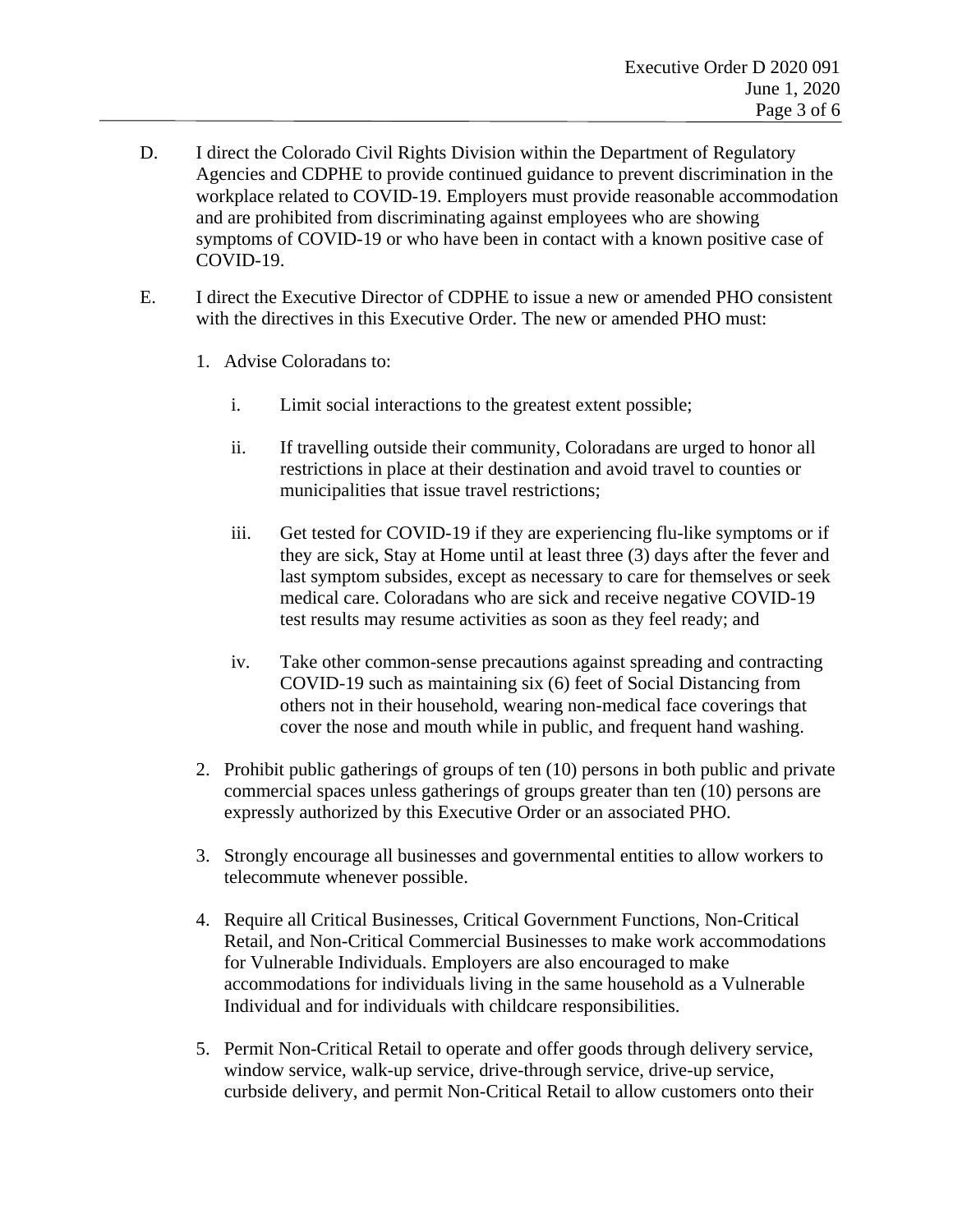premises in a manner allowing for strict compliance with mandatory Social Distancing Requirements similar to the requirements for Critical Retail and cleaning and disinfection protocols. If a Non-Critical Retail entity experiences a COVID-19 case, they should fully cooperate with requirements of local public health officials.

- 6. Permit Places of Public Accommodation to offer food and beverage using delivery service, window service, walk-up service, drive-through service, drive-up service, curbside delivery, outside dining, limited indoor dining, or any other manner set forth in an existing Executive Order or PHO and in accordance with mandatory Social Distancing Requirements and cleaning and disinfection protocols. If a Place of Public Accommodation experiences a COVID-19 case, they should fully cooperate with requirements of local public health officials.
- 7. Ensure that Critical Businesses, Critical Government Functions, Non-Critical Commercial Businesses, and Non-Critical Retail with over fifty (50) employees in any one location follow protocols established by PHO, including but not limited to symptom screening and temperature check, closure of common areas, cleaning protocols, and mandatory Social Distancing Requirements.
- 8. CDPHE must specifically identify any businesses, industries, sectors, activities, or events that must remain closed at this time.
- 9. Any business or activity not addressed in this Executive Order or any accompanying PHO may operate in accordance with general guidance from CDPHE concerning group limitations, Social Distancing Requirements, and sanitation and cleaning protocols.
- F. Any new or amended PHO issued pursuant to this Executive Order must identify or develop:
	- 1. Mandatory Social Distancing Requirements to be implemented by all employers, identifying any specific protocols for certain employers based on the nature of their work, including proper face and, if appropriate, hand coverings to be used;
	- 2. A definition of Vulnerable Individual consistent with this Executive Order;
	- 3. Operations requirements for Non-Critical Retail and Critical Retail;
	- 4. Appropriate guidelines for classes and programs identified in consultation with the Executive Director of CDHE pursuant to paragraph II.C.;
	- 5. Guidance governing restaurants, personal services, childcare, houses of worship, life cycle events, short-term rentals, summer camps, team sports, State parks, and personal and outdoor recreation activities. CDPHE may authorize public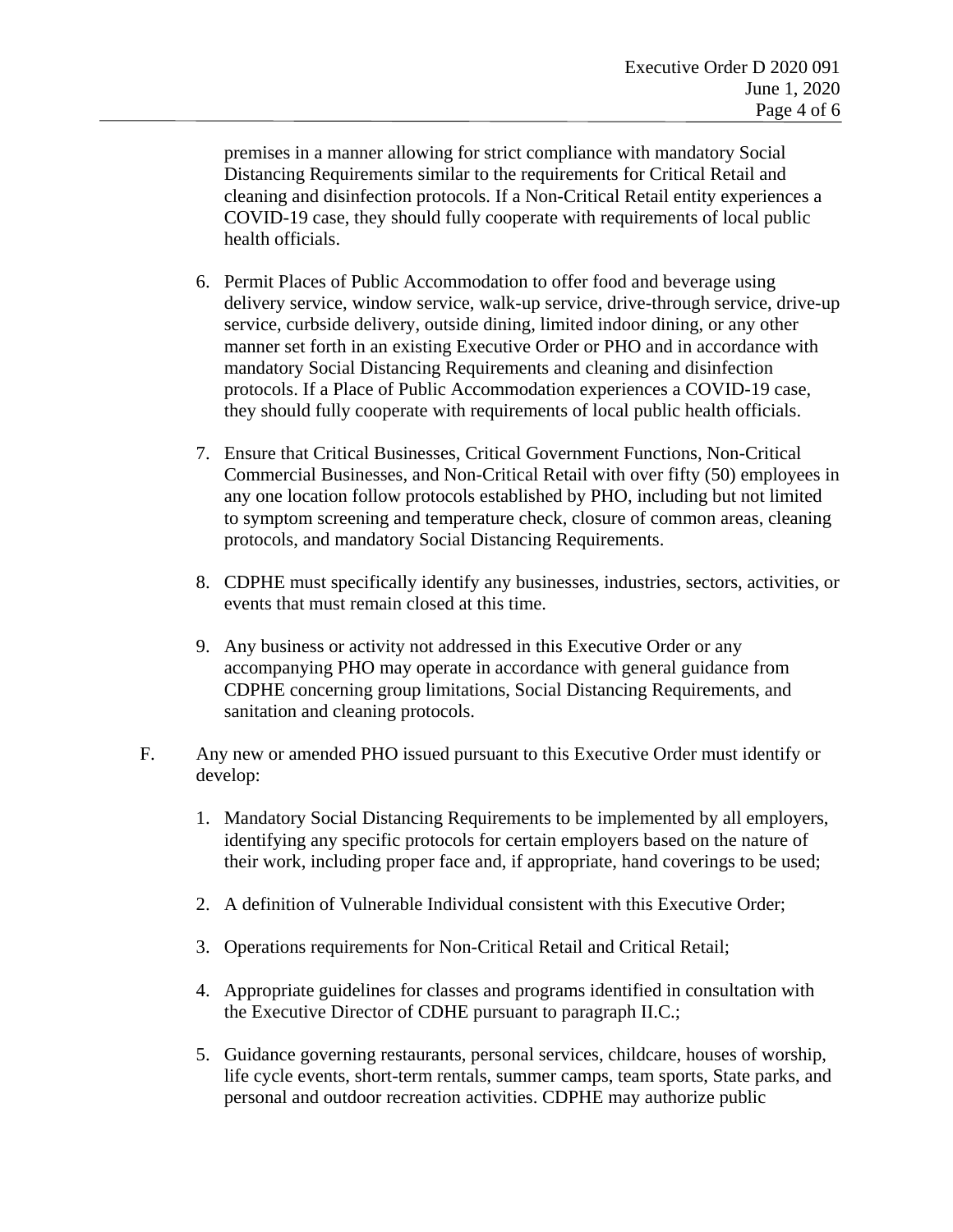gatherings of groups in these settings that exceed the limits in paragraph II.E.2., above, if justified by public health conditions; and

- 6. Define mandatory Social Distancing Requirements and sanitation and cleaning protocols for all businesses and government functions.
- G. I direct the Executive Director of the Colorado Department of Labor and Employment (CDLE) to continue to modify temporary emergency rules to amend the Colorado Health Emergency Leave with Pay Rules found in 7 CCR 1103-10 to cover individuals returning to work under this Executive Order and to extend paid sick leave coverage to up to two-thirds pay for fourteen (14) days if a worker has tested positive for COVID-19, has COVID-like symptoms, or has been directed to quarantine or isolation due to COVID-19 concerns.
- H. I direct the Executive Director of CDLE to continue to modify temporary emergency rules pursuant to C.R.S. § 8-73-108(4)(c) and guidance to ensure that workers, and particularly workers who are Vulnerable Individuals, are not in danger of losing unemployment insurance eligibility for refusal to return to COVID-19-related demonstrable, unsafe working conditions.
- I. Terms in this Executive Order, including Stay at Home, Necessary Activities, Minimum Basic Operations, Critical Government Functions, Necessary Travel, Critical Businesses, Places of Public Accommodation, Critical Retail, Social Distancing Requirements, and Vulnerable Individuals have the meaning as defined in PHO 20-28, as amended, or any PHO issued pursuant to this Executive Order.
- J. Any county wishing to apply for a local variance from part or all of this Executive Order must submit a written application to CDPHE. CDPHE shall define any criteria required for approval of a local variance.
- K. CDPHE shall review and approve a county-specific COVID-19 suppression plan that meets CDPHE's public health standards. CDPHE shall not provide COVID-19 preparedness grant funding to any county that implements measures that are less restrictive than the standards contained in this Executive Order if the county did not first obtain approval from CDPHE to adopt such less restrictive standards.
- L. Nothing in this Executive Order prevents a county or municipality from adopting more protective standards than those contained in this Executive Order as necessary.
- M. Except as modified by this Executive Order, all Executive Orders issued due to COVID-19 that are currently in effect shall remain in full force and effect as originally promulgated.